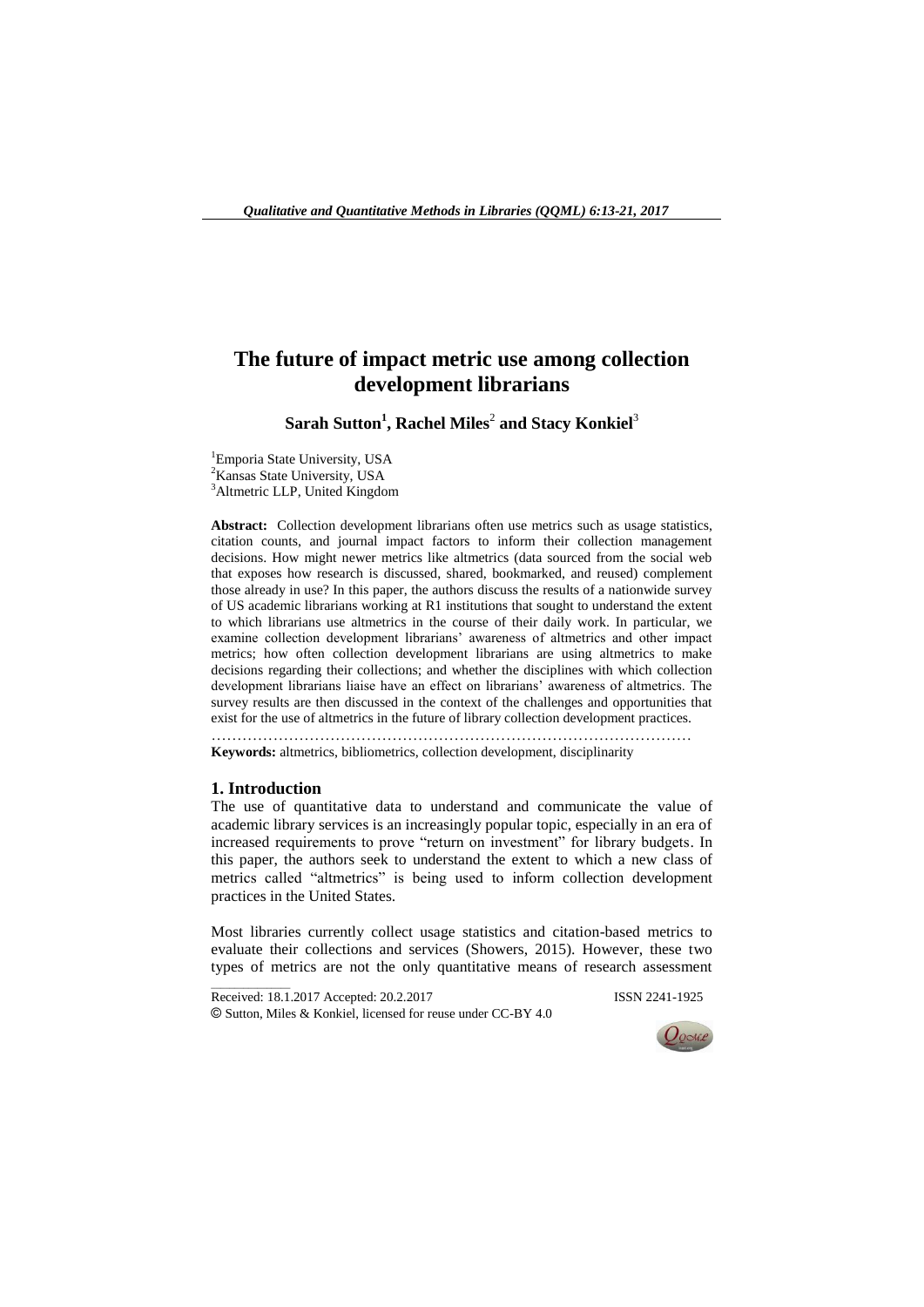available: altmetrics are emerging as another option, one that can fill in the gaps that citation-based metrics and usage statistics leave behind.

Hoffmann & Doucette (2012) performed a meta-analysis of citation analysis studies that have informed collection development. Popular citation analysis methods include a review of the types of resources cited, the frequency of citations to journal titles, the journal impact factor of cited journals, publishers of citations journals, and cost per citation (Hoffmann & Doucette, 2012).

Simple citations counts are a metric by which it is possible to judge the influence of a particular article or book. These are metrics sourced from a variety of platforms (Web of Science, Scopus, Google Scholar, ResearchGate, etc) that index how often a book or article is formally cited by other research on that platform.

In addition to citation analyses, there are a number of simpler methods by which collection development decisions can be made using citation-based metrics.

The journal impact factor (JIF) is a tool frequently identified as being used to make purchasing decisions in libraries (Cameron, 2005; Lorbeer, 2012). The SCImago Journal Rank has also been proposed by librarians as a disciplinesensitive citation-based metric by which to judge the impact of a journal when making collection development decisions (Moisil, 2015; Ugaz, 2011).

Altmetrics are data sourced from the social web that describes how research is shared, discussed, saved, and used online. Altmetrics can be sourced from many places, including research blogs (Shema, Bar-Ilan, & Thelwall, 2015), Faculty of 1000 Prime (Li & Thelwall, 2012), Twitter (Priem & Costello, 2010), and policy documents (Konkiel, 2015). They can indicate "flavors of impact" (i.e. a variety of uses) among diverse stakeholders (Piwowar, 2012), making them a complement to citation-based metrics, especially for understanding public and non-traditional scholarly uses of library-hosted content.

At the journal level, it has been suggested that altmetrics including social bookmarks from sites like CiteULike (Haustein & Siebenlist, 2011) and aggregated altmetrics indicators like the Altmetric score (Loach & Evans, 2015) could be used to evaluate the usage and perception of titles. At the article level, it is possible to understand who is using science articles and for what purposes, using Faculty of 1000 and Mendeley (Bornmann & Haunschild, 2015), Twitter (Haustein et al., 2012), Facebook (Ringelhan, Wollersheim, & Welpe, 2015), and research blogs (Shema et al., 2015).

In the humanities, evaluation of books using GoodReads (Ann, Zuccala, Verleysen, Cornacchia, & Engels, 2015), mentions in syllabi (Kousha & Thelwall, 2015b), and Choice reviews (Kousha & Thelwall, 2015a) have been suggested.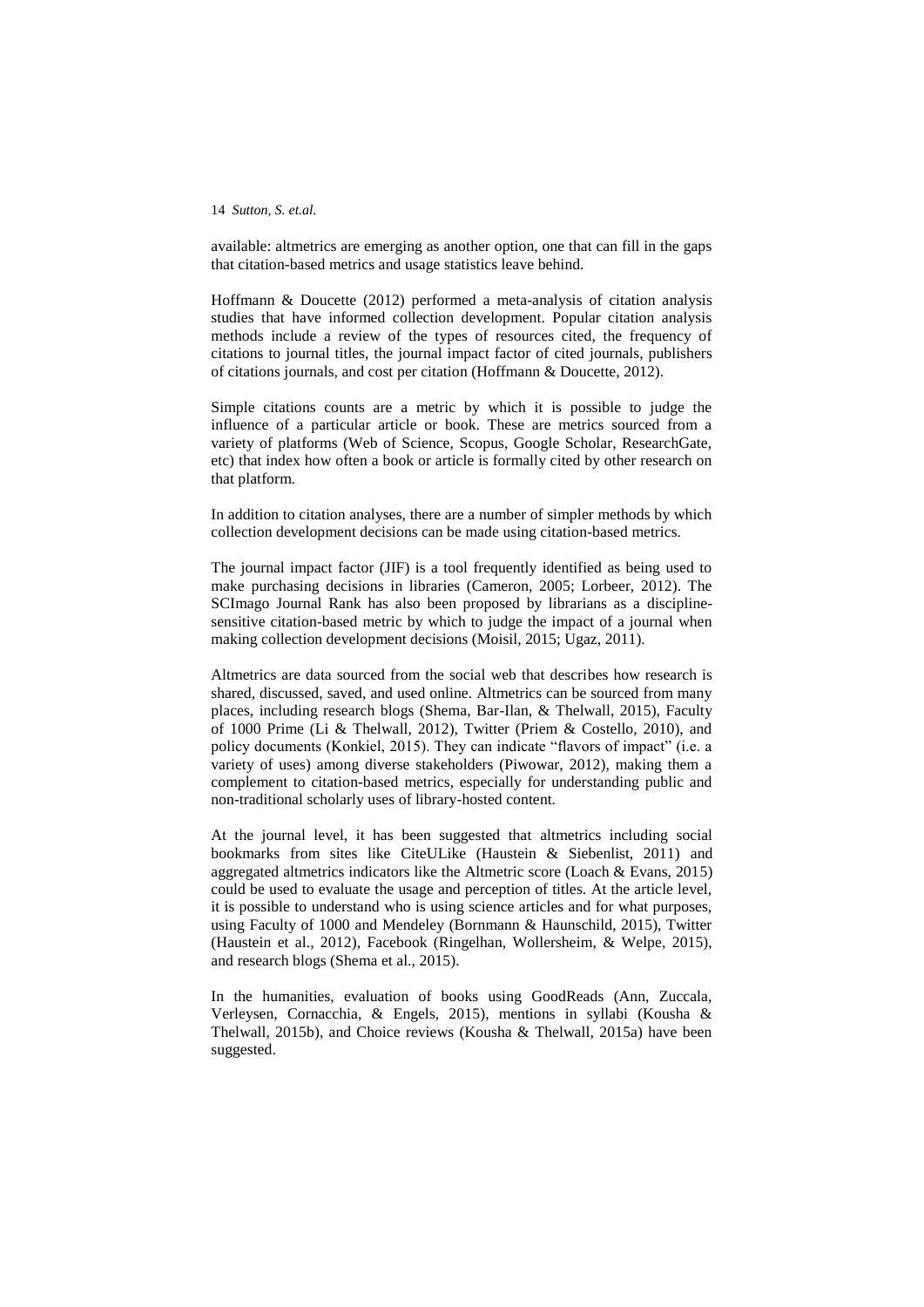To date, several articles that have claimed that altmetrics could in theory be used to make collection development decisions (Galligan & Dyas-Correia, 2013; Michalek & Buschman, 2014; Sutton, 2014), but no data currently exists on whether altmetrics are actually in use for that purpose.

## **2. Methodology**

The purpose of this study was to assess academic librarians' current awareness of and usage of research metrics (e.g. journal impact factors, article citation counts, and emerging forms of metrics such as altmetrics) in the course of their work.

In order to accomplish these purposes, full-time, academic librarians in Carnegie classified RU/VH (Research Universities with very high research activity) academic institutions in the U.S. were surveyed using a survey instrument developed specifically for this study. Potential participants were identified using publically available staff directories found on the web pages of academic libraries serving RU/VH institutions. The pool of potential participants numbered 13,436.

Invitations to the final version of the survey were sent via email in August 2015 to all 13,436 potential participants using the Qualtrics survey tool. The survey received a total of 707 responses, which represents a 5.3% response rate.

Initial descriptive statistics were produced using Qualtrics and then exported in formats compatible with both Excel software and SPSS. Survey questions related to the participant's level of familiarity with various metrics were expressed in terms of a Likert scale ranging from "I know nothing" to "I'm an expert" on the metric in question. Survey questions related to the participant's regular (occurring once per month or more often) and occasional (at least once per year and less than once per month) job responsibilities were also asked.

Data obtained from both types of questions is categorical, some of it ordinal rather than continuous. Thus we chose non-parametric tests for our analyses. When our data met the appropriate assumptions, we used a point-biserial test to identify the correlations (for example, having regular collection development responsibilities and a high level of familiarity with altmetrics). When our data did not meet the assumptions required for the point-biserial correlation, we used chi-square tests of independence to identify differences between groups of librarians on their levels of familiarity with altmetrics. The results of our analyses follow in the next section.

…………………………………………………………………………………

## **3. Results**

**Awareness of metrics.** Of the 707 total respondents to the survey, 395 (55.9%) indicated that they had regular (299, 75.7%) or occasional (96, 24.3%)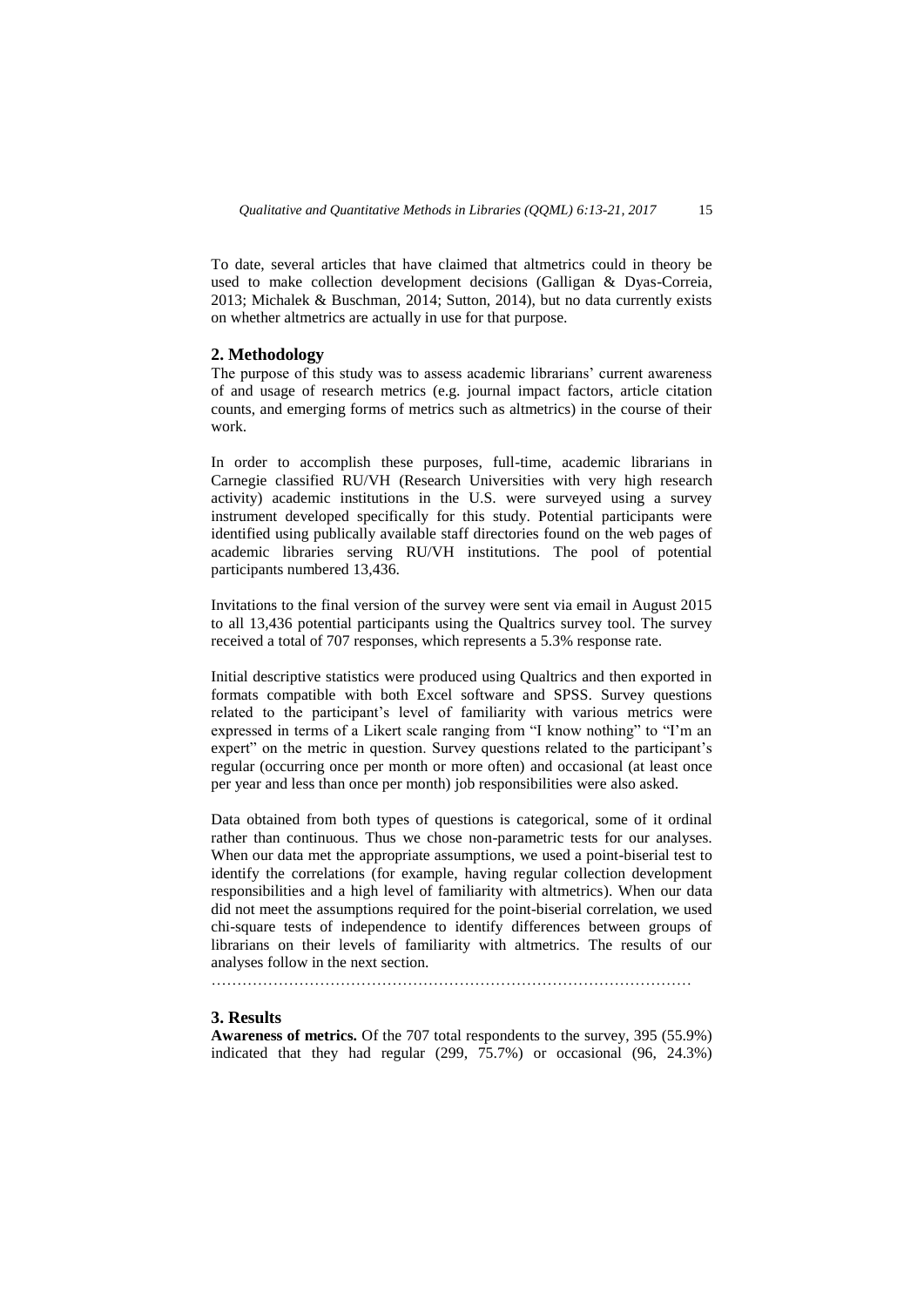collection development responsibilities. We asked this group to rate their familiarity with the Journal Impact Factor (JIF) on a scale of 1 (I know nothing) to 5 (I'm an expert). Just more than 47% chose 4, indicating high familiarity but not expert familiarity with JIF. Only 14.17% indicated that they were experts on JIF, while the rest reported lower levels of familiarity (Figure 1).



LEVELS OF FAMILIARITY WITH JIF, USAGE STATISTICS &

Figure 1. Collection development librarians' familiarity with Journal Impact Factor, usage statistics and altmetrics

We also asked librarians with collection development responsibilities to rate on the same scale their familiarity with the usage counts. Just more than 50% chose 4, indicating high familiarity but not expert familiarity with usage counts. Only 17.53% indicated that they were experts on usage counts, while the rest reported lower levels of familiarity (Figure 1).

Finally, we asked librarians with collection development responsibilities to rate their familiarity with the altmetrics on a scale of 1 (I know nothing) to 5 (I'm an expert). Just over 33% chose 3, indicating only moderate familiarity with altmetrics. Only 23.82% indicated higher than moderate familiarity with altmetrics and only 5.54% indicated that they were experts on altmetrics. Twenty-four percent felt very little familiarity with altmetrics, and 13% had never heard of them (Figure 1).

Our respondents' familiarity with JIF, usage counts, and citation counts were quite similar, so similar in fact as to have no statistically significant differences. There is, however, a significant difference between librarians' familiarity with altmetrics and their familiarity with JIF, usage counts, and citation counts  $\chi^2$  (4,  $n = 388$ ) = 84.004, p < 0.00),  $\chi^2$  (4, n = 388) = 124.505, p < 0.00 and ,  $\chi^2$  (4, n  $= 388$ ) = 147.886, p < 0.00 respectively. From this it would appear that the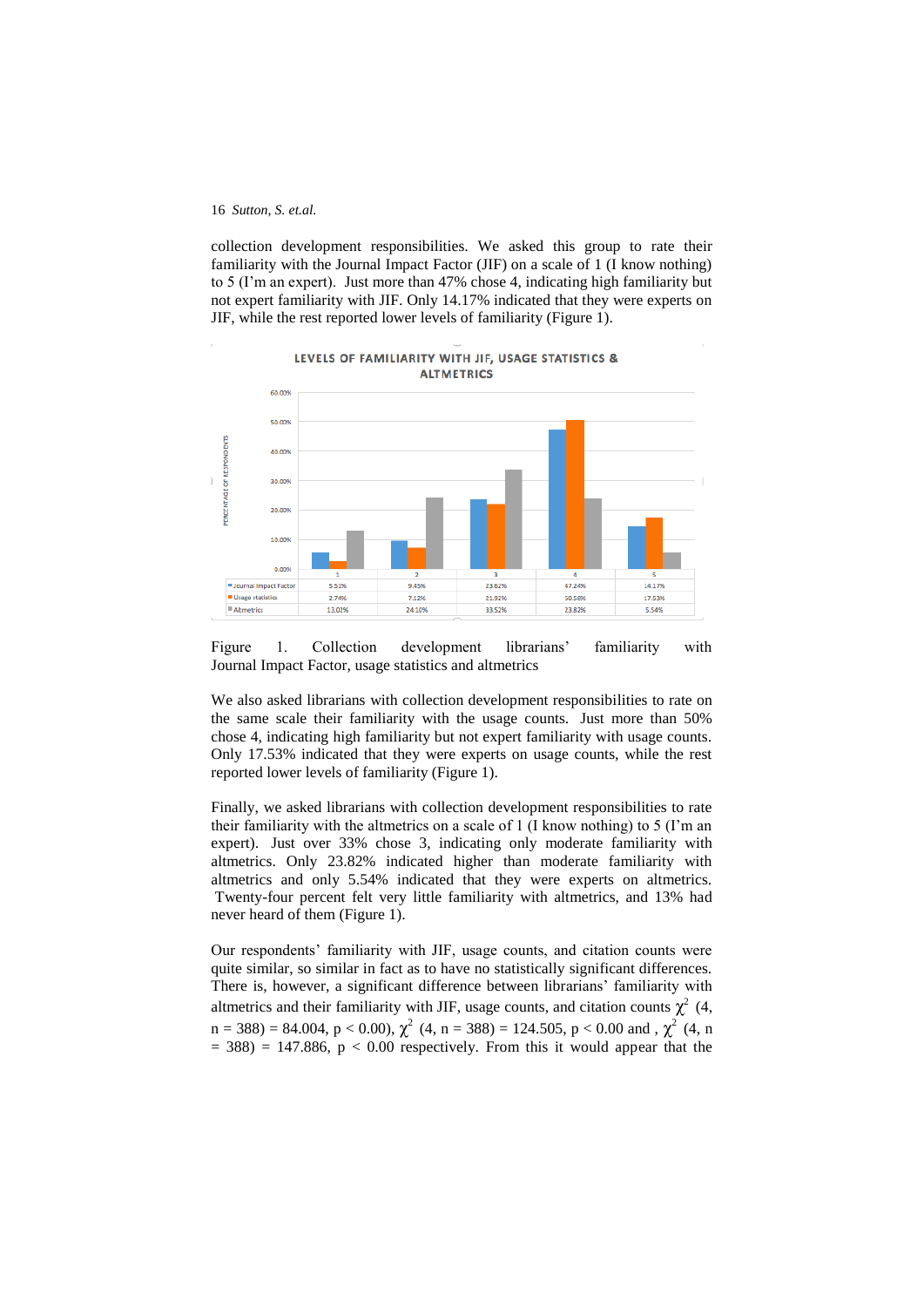librarians who participated in our survey are less familiar with altmetrics as a measure of research impact than they are with more traditional measures of research impact. Because our data did not allow for testing the representativeness of our sample of librarians to the larger population, these results should not be generalized to the larger population.

**Metrics for collection development.** We asked survey participants how often they evaluate materials using the following indicators of research impact (JIF, journal usage, article/book citation counts, article/book downloads & pageviews, expert post-publication peer reviews (e.g. Faculty of 1000, Publons, resource reviews published in library journals), altmetrics, and qualitative measures of impact (e.g. who is saying what about a research article or book)) in the context of collection development duties? Figure 2 describes their responses.



Figure 2. Frequency of metrics use for collection development.

Overall, the librarians who responded to our survey most frequently used usage counts and download and pageview counts often or very often in the conduct of their collection development responsibilities. "Sometimes" was the most frequent response to the question how often do you use citation counts and JIF. Finally, the librarians who responded to our survey most frequently replied that they rarely or never used altmetrics, expert peer reviews, and qualitative measures of research impact.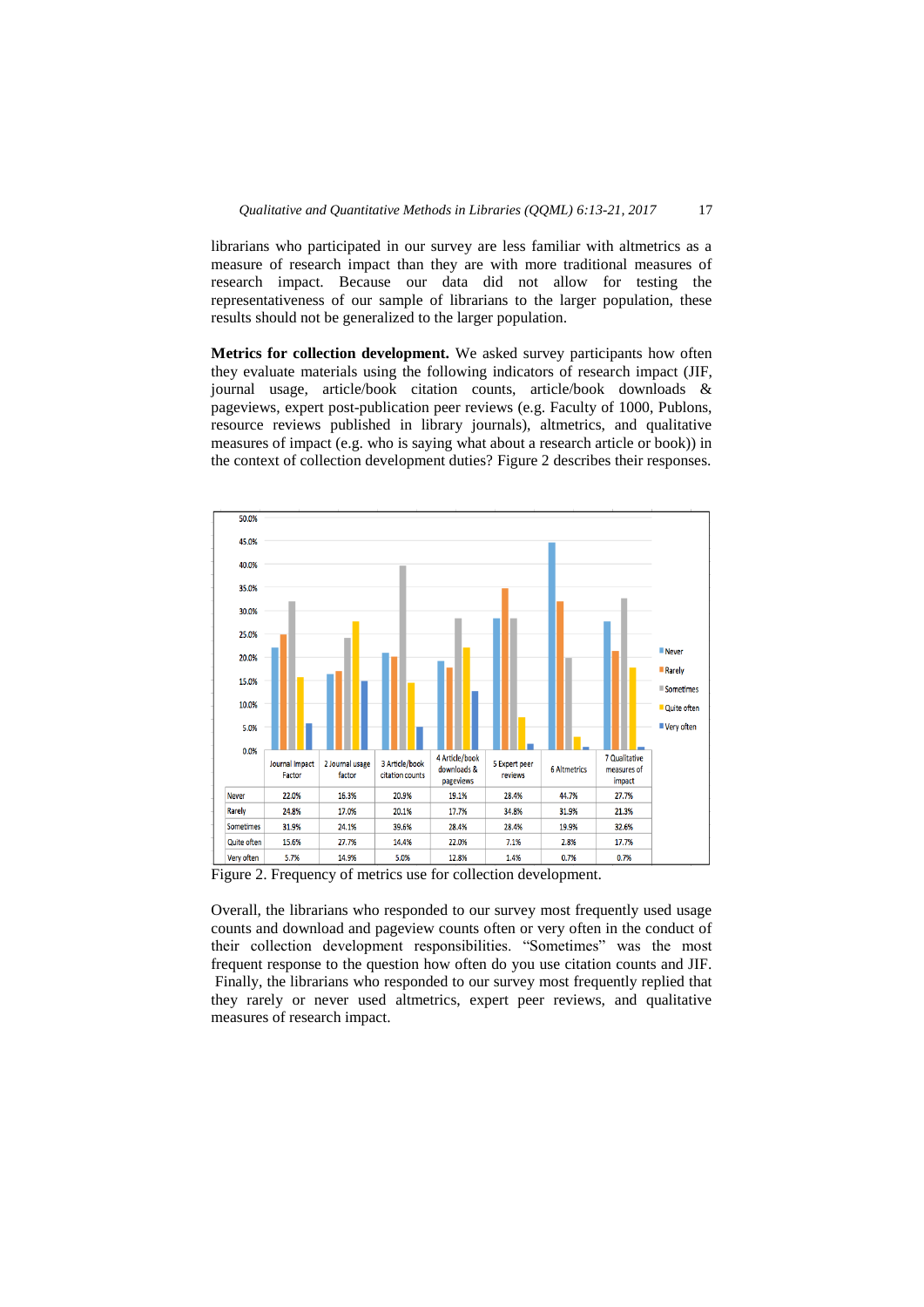The largest proportions of respondents to our survey with collection development responsibilities (76.6%) rarely or never use altmetrics in the context of their collection development duties. More than half of them (63.1%) also rarely or never use expert peer review in the context of their collection development duties. Almost half of them (48.9%) rarely or never use qualitative measures of impact (e.g. who is saying what about a research article or book). As is illustrated in Figure 2, only 3.5% use altmetrics often or very often in the course of their collection development responsibilities and only 8.5% use expert peer reviews often or very often, far less than they use any of the other metrics. Nearly 43% of them often or very often use JIF in the context of their collection development duties, while 34.8% often or very often use article or book download counts and 21.3% often or very often use JIF. In fact, it appears that the librarians in our survey use all impact metrics at least sometimes; for every metric we asked about except expert peer reviews and altmetrics, more respondents indicated that they were used sometimes than either never or rarely or often or very often.

There is a statistically significant difference between surveyed librarians' use of altmetrics and use of post-publication peer reviews in comparison to their use of all of the other metrics. This confirms the assumption that collection development librarians seldom include altmetrics or post-publication peer reviews in the course of making collection decisions.

There was also a significant difference between librarians' use of JIF and their use of usage counts,  $\chi^2$  (4, N=201) = 10.739, although the effect size is quite small (V=0.231). Thirty-two percent of the librarians responding to our survey sometimes used usage counts in the course of collection development responsibilities, 46.8% used them rarely or never, and only 21.3% used them often or very often. Thus it seems clear that the librarians with collection development responsibilities responding to our survey, in general, make greater use of usage statistics than they do of JIF in the course of their collection development responsibilities.

**Disciplinarity and familiarity with metrics.** In order to look for differences among disciplines, we categorized the disciplines respondents mentioned into four major categories: sciences, social sciences, humanities, and professions. The latter, professions, included disciplines that resulted in graduating professionals in areas like education and library science. Many of the respondents had liaison responsibilities in more than one academic discipline. Thirty-three percent of the respondents with liaison responsibilities liaised to disciplines in the sciences (e.g. biology, chemistry, and physics), 31% liaised with disciplines in the humanities, 20% liaised with professional disciplines, and 16% liaised with disciplines in the social sciences.

*Journal Impact Factor.* The data allowed for the identification of several significant differences between librarians with different liaison disciplines on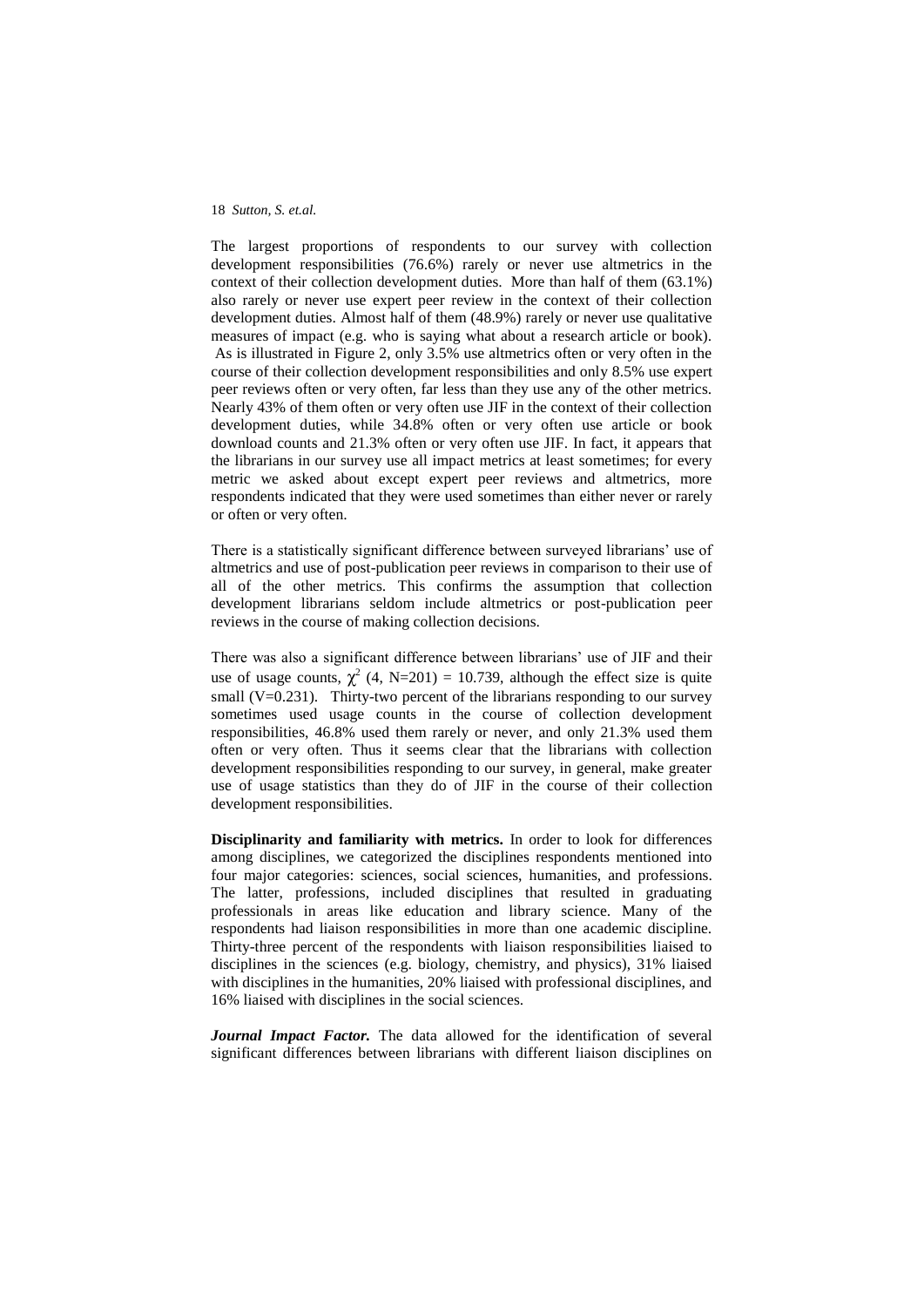their familiarity with research impact metrics. There is a significant difference between liaison librarians serving the professions and sciences on familiarity with JIF,  $\chi^2$  (4, N=199) = 12.752, p=0.13. It appears that the librarians responding to our survey who have liaison responsibilities in professional disciplines are less familiar with JIF as a measure of research impact than are their counterparts with liaison responsibilities in disciplines in the sciences.

*Citation counts.* There is also a significant difference between humanities and social sciences on familiarity with citation counts,  $\chi^2$  (3, N=201) = 12.131, p=.007. It appears that the librarians responding to our survey who have liaison responsibilities in the humanities are less familiar with citation counts as a measure of research impact than are their counterparts in the social sciences.

*Usage statistics.* There is a significant difference between professions and social sciences on familiarity with usage statistics,  $\chi^2$  (3, N=199) = 11.242, p=.010. There is also a significant difference between professions and sciences on familiarity with usage stats,  $\chi^2$  (3, N=199) = 22.428, p=.000. It appears that the librarians responding to our survey who have liaison responsibilities in professional disciplines are less familiar with usage statistics as a measure of research impact than are their counterparts with liaison responsibilities in disciplines in the sciences and the social sciences.

*Altmetrics.* There is a significant difference between sciences and social sciences on familiarity with altmetrics,  $\chi^2$  (4, N=200) = 31.228, p=.000. It appears that the librarians responding to our survey who have liaison responsibilities in the social sciences are less familiar with altmetrics as a measure of research impact than are their counterparts with liaison responsibilities in disciplines in the sciences.

There is a significant difference between professions and sciences on familiarity with altmetrics,  $\chi$ 2 (4, N=200) = 25.712, p=000 and between professions and social sciences,  $\chi^2$  (3, N=195) = 61.661, p=0.00. Finally, there is a significant difference between sciences and social sciences on familiarity with altmetrics,  $\gamma$ 2 (4, N=200) = 31.228, p=.000. It appears that the librarians responding to our survey who have liaison responsibilities in disciplines in the sciences are more familiar with altmetrics as a measure of research impact than are their counterparts with liaison responsibilities in professional disciplines and the social sciences.

…………………………………………………………………………………

#### **4. Conclusions**

Our study confirms that altmetrics are being used by librarians to make collection development decisions. However, the numbers are currently very small. Future surveys may be able to track over time the growth of the use of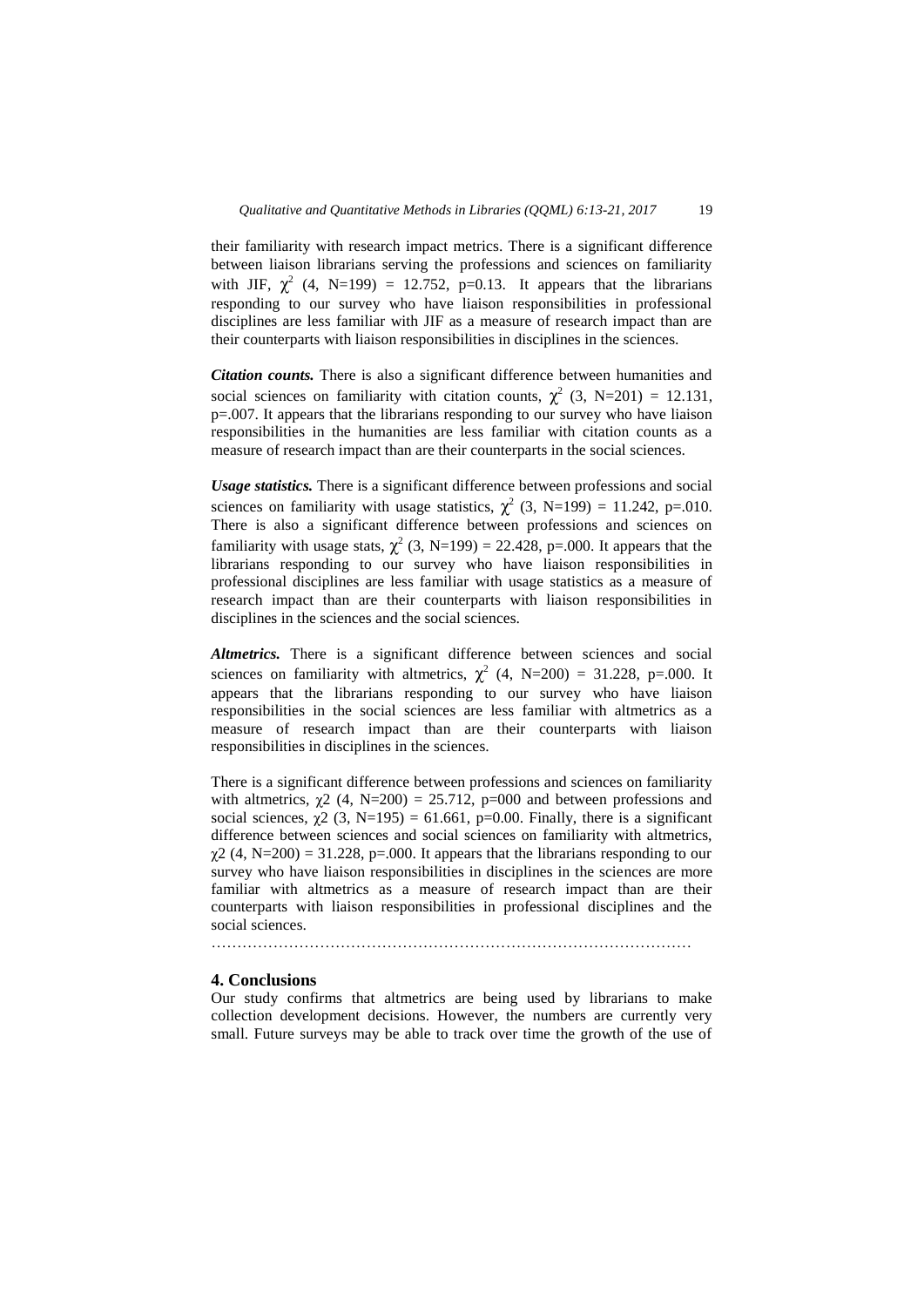altmetrics and other types of emerging research impact data to make collection development decisions.

Moreover, raising awareness of altmetrics among librarians who serve the social sciences and professional disciplines is an area in which altmetrics advocates within libraries could have a major impact. Science librarians, who tend to have greater levels of awareness than their peers in other disciplines, could be a useful resource for such educational programs.

…………………………………………………………………………………

#### **Acknowledgements**

The authors wish to thank Natalia Madjarevic of Altmetric for her willingness to present upon this paper in person at QQML 2016.

…………………………………………………………………………………

# **References**

- Ann, A., Zuccala, A. A., Verleysen, F., Cornacchia, R., & Engels, T. (2015). Altmetrics for the Humanities: Comparing Goodreads reader ratings with citations to history books. *ASLIB Proceedings*, *67*(3).
- Bornmann, L., & Haunschild, R. (2015). Which people use which scientific papers? An evaluation of data from F1000 and Mendeley. *Journal of Informetrics*, *9*(3), 477– 487. http://doi.org/10.1016/j.joi.2015.04.001
- Cox, L. (2011). Librarians' use of usage statistics for journals and e-books. *Learned Publishing*, *24*(2), 115–121. http://doi.org/10.1087/20110206
- Fowler, D. C. (Ed.). (2007). *Usage Statistics of E-Serials*. Binghamton: Haworth Information Press. Retrieved from https://www.crcpress.com/Usage-Statistics-of-E-Serials/Fowler/9780789029874
- Galligan, F., & Dyas-Correia, S. (2013). Altmetrics: Rethinking the Way We Measure. *Serials Review*, *39*(1), 56–61. http://doi.org/10.1016/j.serrev.2013.01.003
- Haustein, S., Bowman, T. D., Holmberg, K., Tsou, A., Sugimoto, C. R., & Larivière, V. (2016). Tweets as impact indicators: Examining the implications of automated "bot" accounts on Twitter. *Journal of the Association for Information Science and Technology*, *67*(1), 232–238. http://doi.org/10.1002/asi.23456
- Haustein, S., & Siebenlist, T. (2011). Applying social bookmarking data to evaluate journal usage. *Journal of Informetrics*, *5*(3), 457–446.
- Hoffmann, K., & Doucette, L. (2012). A Review of Citation Analysis Methodologies for Collection Management. *College & Research Libraries*, *73*(4), 321–335.
- Konkiel, S. R. (2015). Citation lags for articles referenced in public policy documents: an exploratory study. In *ASIS&T SIG/MET Workshop*. St. Louis, Missouri, U.S.A. http://doi.org/10.6084/m9.figshare.1609766.v1
- Kousha, K., & Thelwall, M. (2015a). Alternative Metrics for Book Impact Assessment: Can Choice Reviews be a Useful Source? In *International Conference on Scientometrics and Informetrics*. Instanbul: ISSI. Retrieved from http://www.issi2015.org/files/downloads/all-papers/0059.pdf
- Kousha, K., & Thelwall, M. (2015b). An automatic method for assessing the teaching impact of books from online academic syllabi. *Journal of the Association for Information Science and Technology*, n/a–n/a. http://doi.org/10.1002/asi.23542
- Kurtz, M. J., & Bollen, J. (2011). Usage Bibliometrics. *Annual Review of Information*